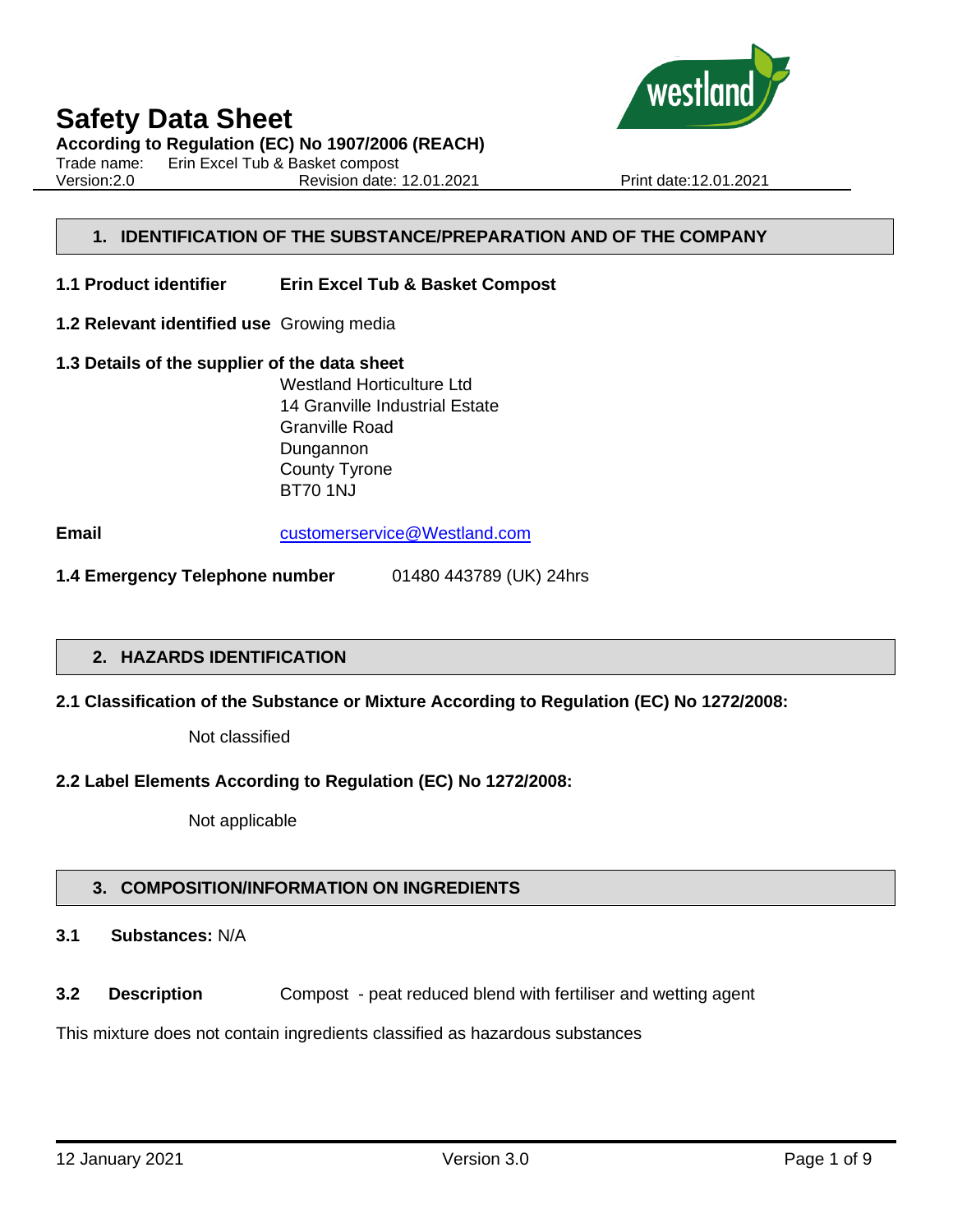

**According to Regulation (EC) No 1907/2006 (REACH)**

Trade name: Erin Excel Tub & Basket compost

Version:2.0 Revision date: 12.01.2021 Print date:12.01.2021

#### **4. FIRST AID MEASURES**

#### **4.1 Description of first aid measures**

**General information:** Have the product container, label or Material Safety Data Sheet with you when calling a poison control center or physician, or going for treatment. Get medical advice is any symptoms occur or persist

- **Inhalation:** Move person to fresh air. Keep patient warm and at rest.
- **Skin Contact:** Wash off with soap and plenty of water.
- **Eye Contact:** Rinse with plenty of water, also under the eyelids, for at least 15 minutes. Remove contact lenses and continue flushing.
- **Ingestion:** Rinse out mouth and then drink water
- **4.2 Most important symptoms and effects, both acute and delayed:** none known
- **4.3 Indication of any immediate medical attention and special treatment needed:** none known

# **5. FIRE FIGHTING MEASURES**

#### **5.1 Extinguishing Media:**

The mixture is not classified as flammable as such extinguishing media should be chosen as appropriate for surrounding materials.

#### **5.2 Special Hazards Arising From the Substance or Mixture:**

Fire may produce hazardous products of combustion such as carbon monoxide Exposure to decomposition products may be a hazard to health.

#### **5.3 Advice for Fire Fighters:**

Wear full protective clothing and self-contained breathing apparatus.

# **Additional Information:** None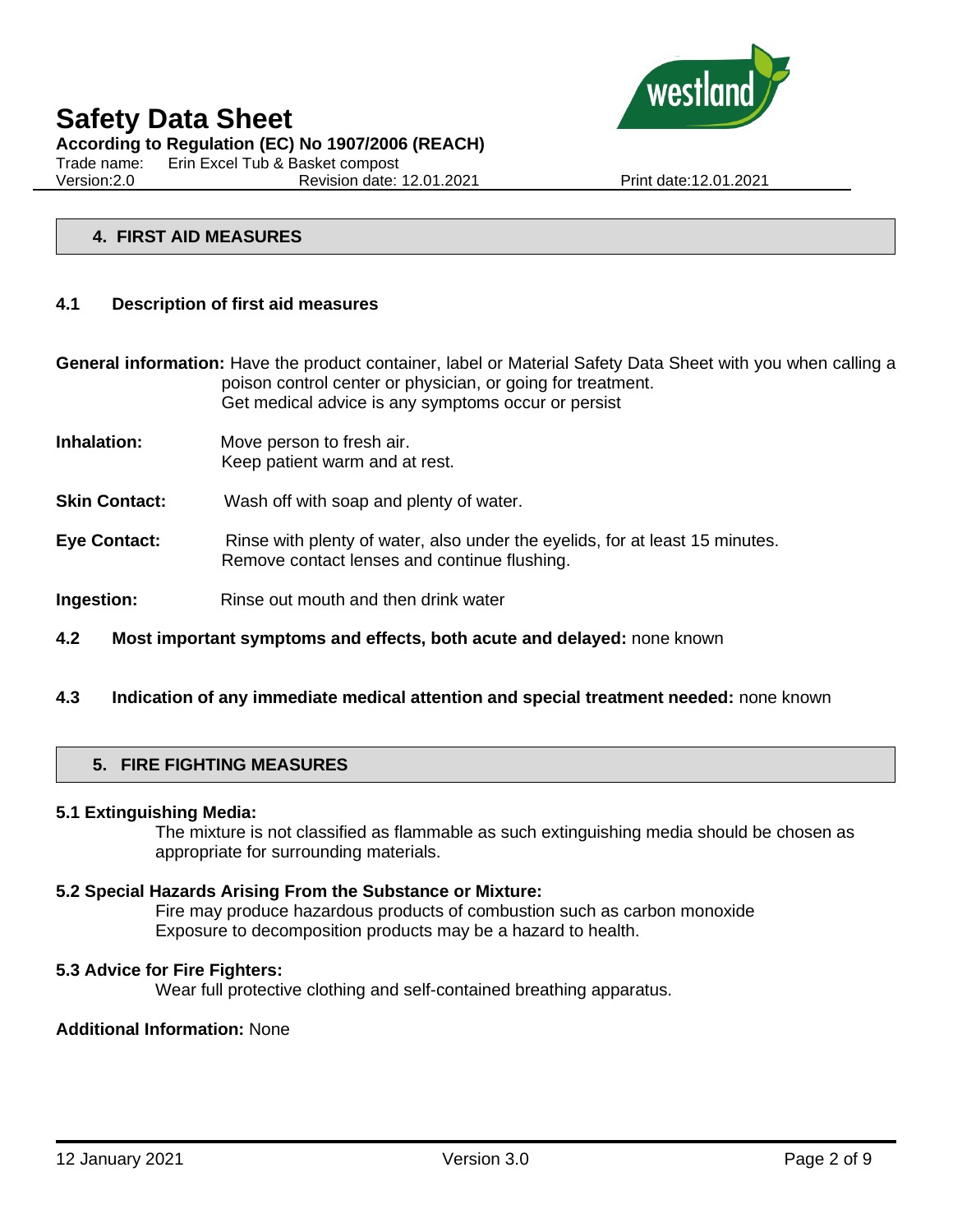

#### **According to Regulation (EC) No 1907/2006 (REACH)**

Trade name: Erin Excel Tub & Basket compost Version:2.0 Revision date: 12.01.2021 Print date:12.01.2021

# **6. ACCIDENTAL RELEASE MEASURES**

#### **6.1 Personal Precautions, Protective Equipment and Emergency Procedures:**

Avoid formation / breathing of dust Avoid contact with skin and eyes Ensure adequate ventilation

#### **6.2 Environmental Precautions:**

Not applicable

#### **6.3 Methods and Materials for Containment and Cleaning Up:**

Vacuum or sweep up material Wash affected area with water Place into suitable labelled containers for disposal according to local / national regulations

# **6.4 Reference to other sections:** N/A

# **7. HANDLING AND STORAGE**

# **7.1 Precautions for safe handling**

#### **Handling**:

- Prevent dust formation and inhalation
- Avoid contact with eyes and skin
- Wear gloves when handling the product over long periods of time
- Wash hands and observe good hygiene practice after handling this product

# **7.2 Conditions for safe storage, including any incompatibilities**

• Keep product in original labelled containers

#### **7.3 Specific End Uses**:

Use as compost according to the instruction on the label

# **8. EXPOSURE CONTROLS / PERSONAL PROTECTION**

# **8.1 Control Parameters**

- **8.1.1 Occupational exposure limits:** No ingredients with limit values that require monitoring at the workplace
- **8.1.2 Biological limit values:** No ingredients with limit values that require monitoring at the workplace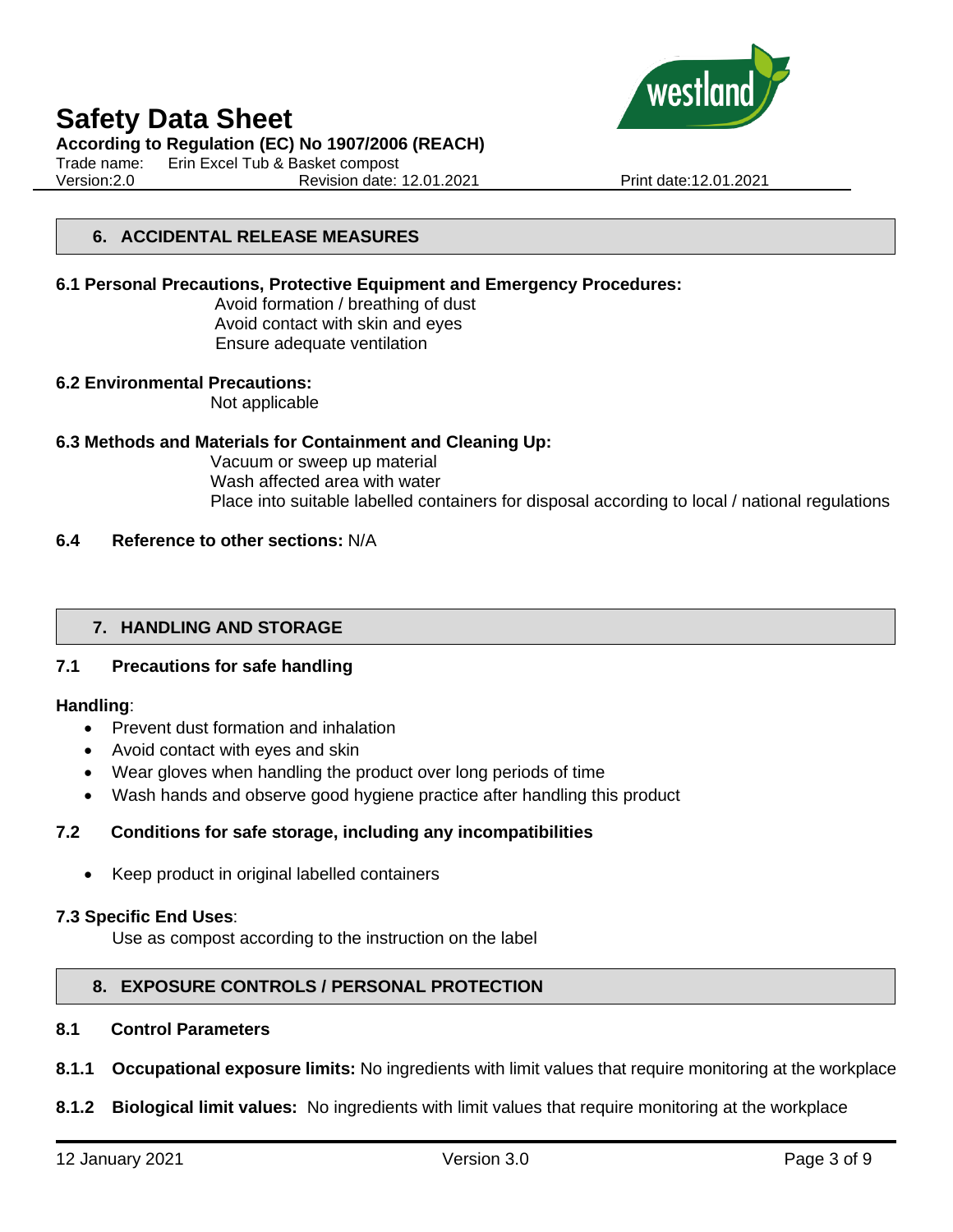

**According to Regulation (EC) No 1907/2006 (REACH)**

Trade name: Erin Excel Tub & Basket compost Version:2.0 Revision date: 12.01.2021 Print date:12.01.2021

# **8.1.3 Exposure limits at intended use:** N/A

#### **8.1.4 DNEL/PNEC-values:**N/A

#### **8.2 Exposure Controls**

**8.2.1 Appropriate engineering measures:** No special ventilation requirements. Avoid high dust concentration and provide ventilation where necessary

#### **8.2.2 Personal protective equipment:**

When selecting personal protective equipment, seek appropriate professional advice. Personal protective equipment should be certified to appropriate standards

- **Respiratory Protection:** Not necessary if room is well ventilated Use suitable dust respirator if dust concentration is high or if a risk assessment indicates this is necessary. (Filter P2)
- **Hand Protection:** Wear suitable gloves when handling the product over long periods or if a risk assessment indicates this is necessary. Gloves complying with EN420
- **Eye Protection:** Wear eye protection when a risk assessment indicates this is necessary to avoid exposure to dust. Safety glasses complying with EN166 as a minimum

**Skin and Body Protection:** Protective work clothing

#### **8.2.3 Environmental exposure controls:** N/A

#### **Consumer exposure control:** N/A

# **9 PHYSICAL AND CHEMICAL PROPERTIES**

# **9.1 Information on basic physical and chemical properties**

**Appearance:** crumbly dark brown/black compost

**Physical state:** solid granular type structure

**Colour:** brown/black

**Odour:** earthy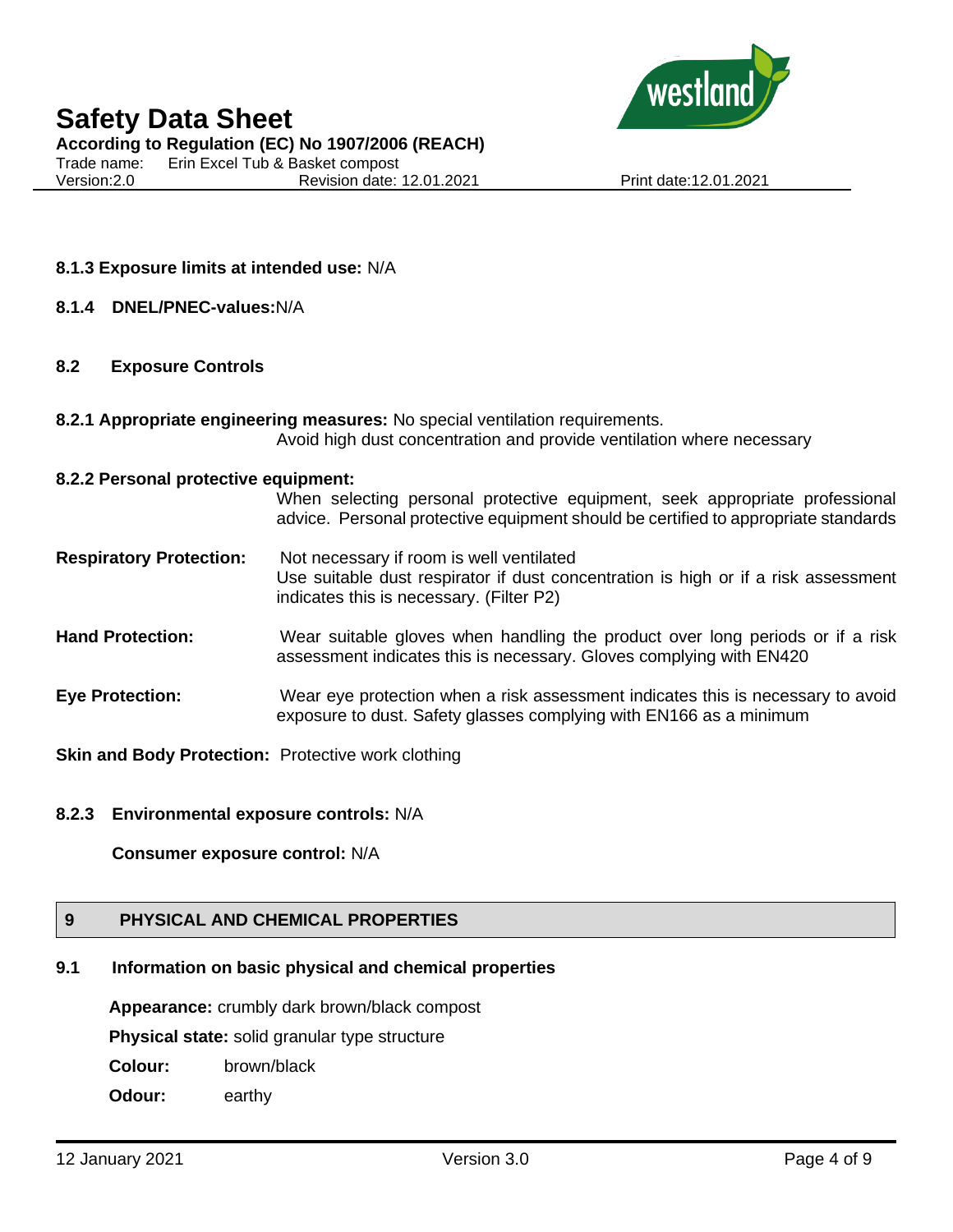

#### **According to Regulation (EC) No 1907/2006 (REACH)**

Trade name: Erin Excel Tub & Basket compost

Version:2.0 Revision date: 12.01.2021 Print date:12.01.2021

# **Odour threshold:** unknown

# **9.2 Other information:**

|                               | Value          | <b>Concentration</b> | <b>Method</b>                | <b>Temperature</b> | <b>Pressure</b> | <b>Remark</b>                |
|-------------------------------|----------------|----------------------|------------------------------|--------------------|-----------------|------------------------------|
| pH                            | $5.5 - 6.0$    |                      |                              | $20^{\circ}$ C     |                 |                              |
| <b>Melting point/freezing</b> |                | ٠                    | $\blacksquare$               |                    | $\blacksquare$  | $\blacksquare$               |
| point                         |                |                      |                              |                    |                 |                              |
| <b>Initial boiling</b>        | $\blacksquare$ | Ē.                   | $\blacksquare$               | $\blacksquare$     | $\blacksquare$  | $\blacksquare$               |
| point/boiling range           |                |                      |                              |                    |                 |                              |
| <b>Flash point</b>            | $\blacksquare$ | $\blacksquare$       | ۰                            | $\blacksquare$     | $\blacksquare$  | $\blacksquare$               |
| <b>Evaporation rate</b>       | $\blacksquare$ | $\blacksquare$       | $\blacksquare$               | $\blacksquare$     | $\blacksquare$  | $\blacksquare$               |
| <b>Flammability (solid,</b>   | $\blacksquare$ | $\overline{a}$       | $\blacksquare$               | $\blacksquare$     |                 | $\blacksquare$               |
| gas)                          |                |                      |                              |                    |                 |                              |
| <b>Upper/lower</b>            |                | Ē.                   | $\blacksquare$               | $\blacksquare$     |                 |                              |
| flammability or               |                |                      |                              |                    |                 |                              |
| explosive limits              |                |                      |                              |                    |                 |                              |
| <b>Upper explosive limits</b> |                | $\blacksquare$       | $\blacksquare$               | $\blacksquare$     | $\blacksquare$  | $\blacksquare$               |
| Lower explosive limits        |                | Ē.                   | ۰                            | $\blacksquare$     | $\blacksquare$  | $\blacksquare$               |
| Vapour pressure               |                | ٠                    | ۰                            | $\blacksquare$     |                 | $\blacksquare$               |
| <b>Vapour density</b>         | $\blacksquare$ | $\blacksquare$       | $\blacksquare$               | $\blacksquare$     | $\blacksquare$  | $\qquad \qquad \blacksquare$ |
| <b>Relative density</b>       | $200 -$        | $\blacksquare$       | $\blacksquare$               | $\blacksquare$     | ۰               | $\blacksquare$               |
|                               | 250g/l         |                      |                              |                    |                 |                              |
| Solubility(ies)               | $\blacksquare$ | $\blacksquare$       | ۰                            | $\blacksquare$     | $\blacksquare$  | $\qquad \qquad \blacksquare$ |
| <b>Partition coefficient:</b> | ä,             | L,                   | $\blacksquare$               | $\blacksquare$     |                 |                              |
| n-octanol/water               |                |                      |                              |                    |                 |                              |
| <b>Auto-ignition</b>          | $\blacksquare$ | $\blacksquare$       | ۰                            | $\blacksquare$     | $\blacksquare$  | $\blacksquare$               |
| temperature                   |                |                      |                              |                    |                 |                              |
| <b>Decomposition</b>          | $\blacksquare$ | L.                   | $\blacksquare$               | $\blacksquare$     |                 |                              |
| temperature                   |                |                      |                              |                    |                 |                              |
| <b>Viscosity</b>              | $\blacksquare$ | $\blacksquare$       | $\blacksquare$               | $\blacksquare$     | $\blacksquare$  | $\blacksquare$               |
| Viscosity, dynamic            | $\blacksquare$ | $\blacksquare$       | $\blacksquare$               | $\blacksquare$     | $\blacksquare$  | $\blacksquare$               |
| <b>Viscosity, cinematic</b>   | $\blacksquare$ | $\blacksquare$       | $\qquad \qquad \blacksquare$ | $\blacksquare$     | $\blacksquare$  | $\blacksquare$               |
| <b>Explosive properties</b>   | $\blacksquare$ | ٠                    | -                            | $\blacksquare$     | $\blacksquare$  | $\blacksquare$               |
| <b>Oxidising properties</b>   | $\blacksquare$ | $\blacksquare$       | $\blacksquare$               | $\blacksquare$     |                 | -                            |

#### **Other Properties**:

Particle size distribution 0 - 12mm

No other relevant information available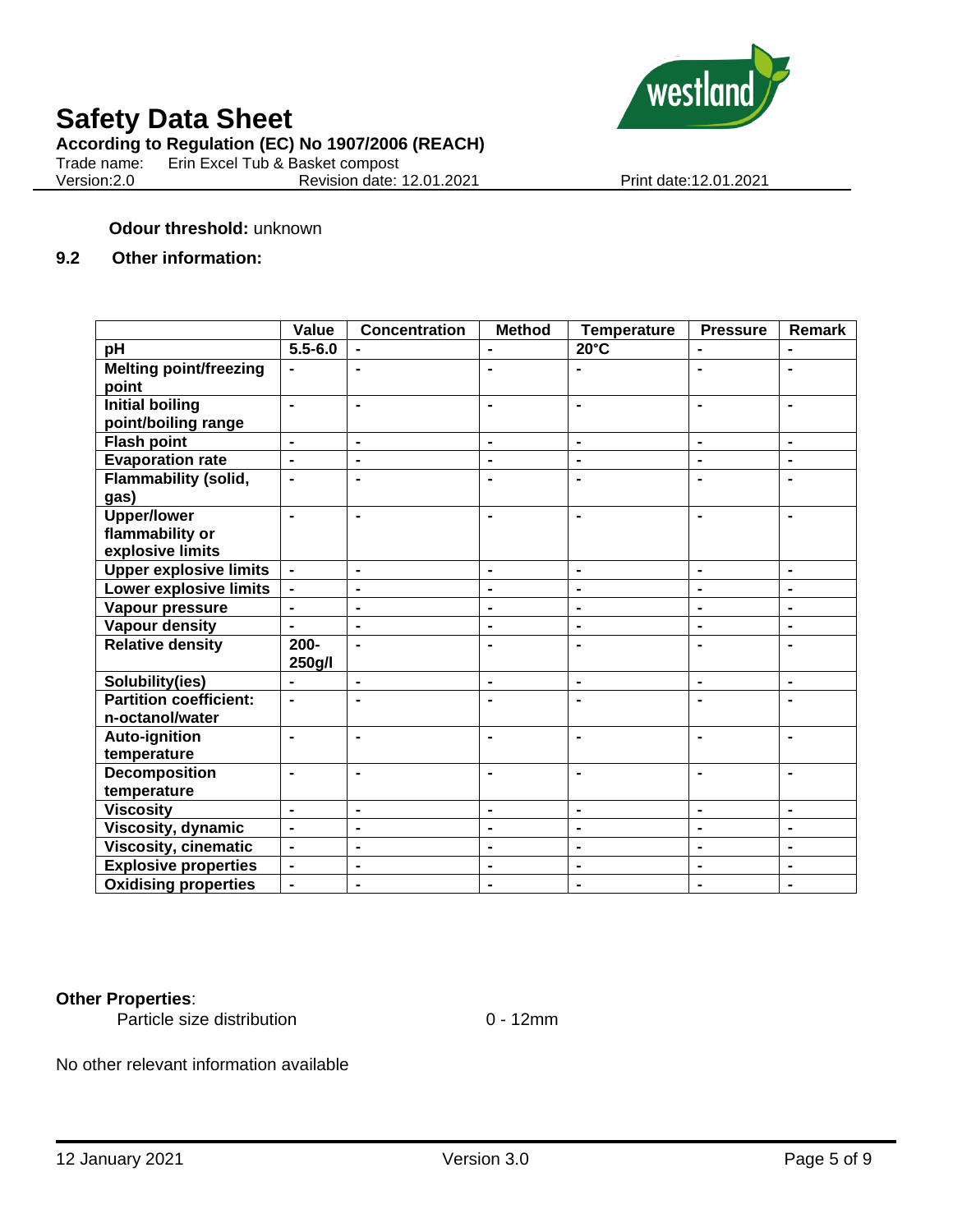

# **Safety Data Sheet According to Regulation (EC) No 1907/2006 (REACH)**

Trade name: Erin Excel Tub & Basket compost

Version:2.0 Revision date: 12.01.2021 Print date:12.01.2021

# **10 STABILITY AND REACTIVITY**

- **10.1 Reactivity:** Stable under normal conditions of storage, handling and use
- **10.2 Chemical Stability:** Stable under normal conditions of storage, handling and use
- **10.3 Hazardous Reactions**: Hazardous reactions will not occur under normal transport or storage conditions.
- **10.4 Conditions To Avoid**: Extremes of temperature
- **10.5 Incompatible Materials**: Oxidising agents
- **10.6 Hazardous Decomposition**: Heating or fire can release toxic or irritant vapours and fumes

#### **11 TOXICOLOGICAL INFORMATION**

**Toxicokinetics, metabolism and distribution**

#### **11.1 Information on toxicological effects**

**Acute Toxicity:** Mixture not classified for acute toxicity

**Skin Corrosion/Irritation:** The mixture is not classified as skin irritant

**Eye Damage/ Irritation:** The mixture is not classified for eye damage

**Respiratory or Skin Sensitization:** The mixture is not classified as a sensitizer

# **CMR effects (carcinogenity, mutagenicity and toxicity for reproduction):**

The mixture is not classified as mutagenic, carcinogen, reproductive toxic or aspiration hazard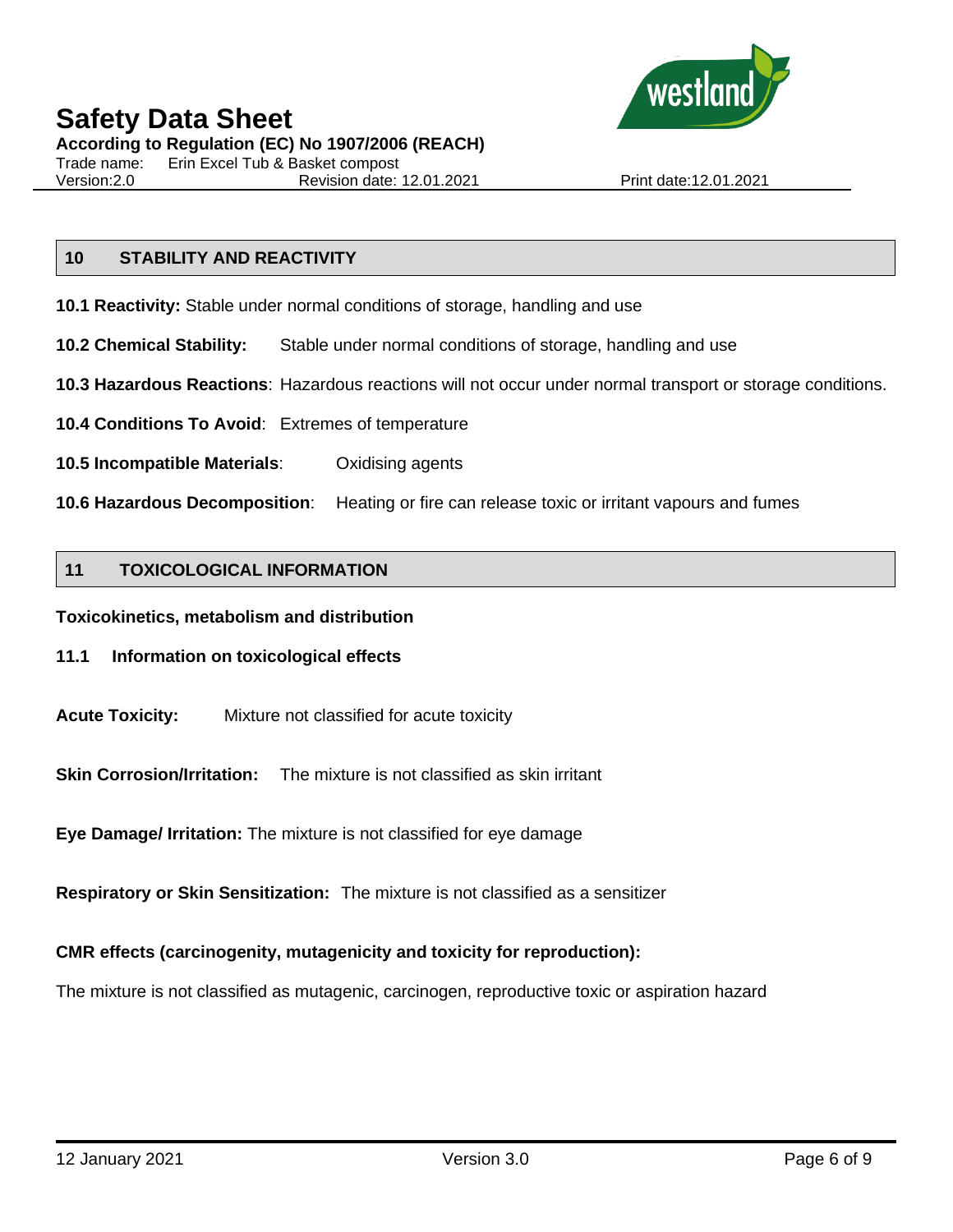

**According to Regulation (EC) No 1907/2006 (REACH)**

Trade name: Erin Excel Tub & Basket compost Version:2.0 Revision date: 12.01.2021 Print date:12.01.2021

# **12 ECOLOGICAL INFORMATION**

The mixture is not classified for environmental hazard

**12.1 Toxicity:**

| <b>Aquatic toxicity:</b>            | No information available on mixture |  |  |
|-------------------------------------|-------------------------------------|--|--|
| <b>Sediment toxicity:</b>           | No information available on mixture |  |  |
| <b>Terrestrial toxicity:</b>        | No information available on mixture |  |  |
| 12.2 Persistence and Degradability: | No information available on mixture |  |  |
| 12.3 Bioaccumulative Potential:     | No information available on mixture |  |  |
| 12.4 Mobility in Soil:              | No information available on mixture |  |  |
| 12.5 PBT and vPvB assessment:       | No information available on mixture |  |  |
| 12.6 Other adverse effects:         | Information not available           |  |  |

# **13 DISPOSAL CONSIDERATIONS**

# **13.1 Waste treatment methods**

| <b>Product:</b> | Spread product over land as soil conditioner<br>Check if agriculture use is possible.<br>Where possible recycling is preferred to disposal or incineration.<br>If recycling is not practicable, dispose of in compliance with local regulations. |
|-----------------|--------------------------------------------------------------------------------------------------------------------------------------------------------------------------------------------------------------------------------------------------|
|                 | <b>Contaminated Packaging:</b> Empty remaining contents.<br>Completely empty containers can be put in the bin or disposed of in compliance<br>with applicable local regulations                                                                  |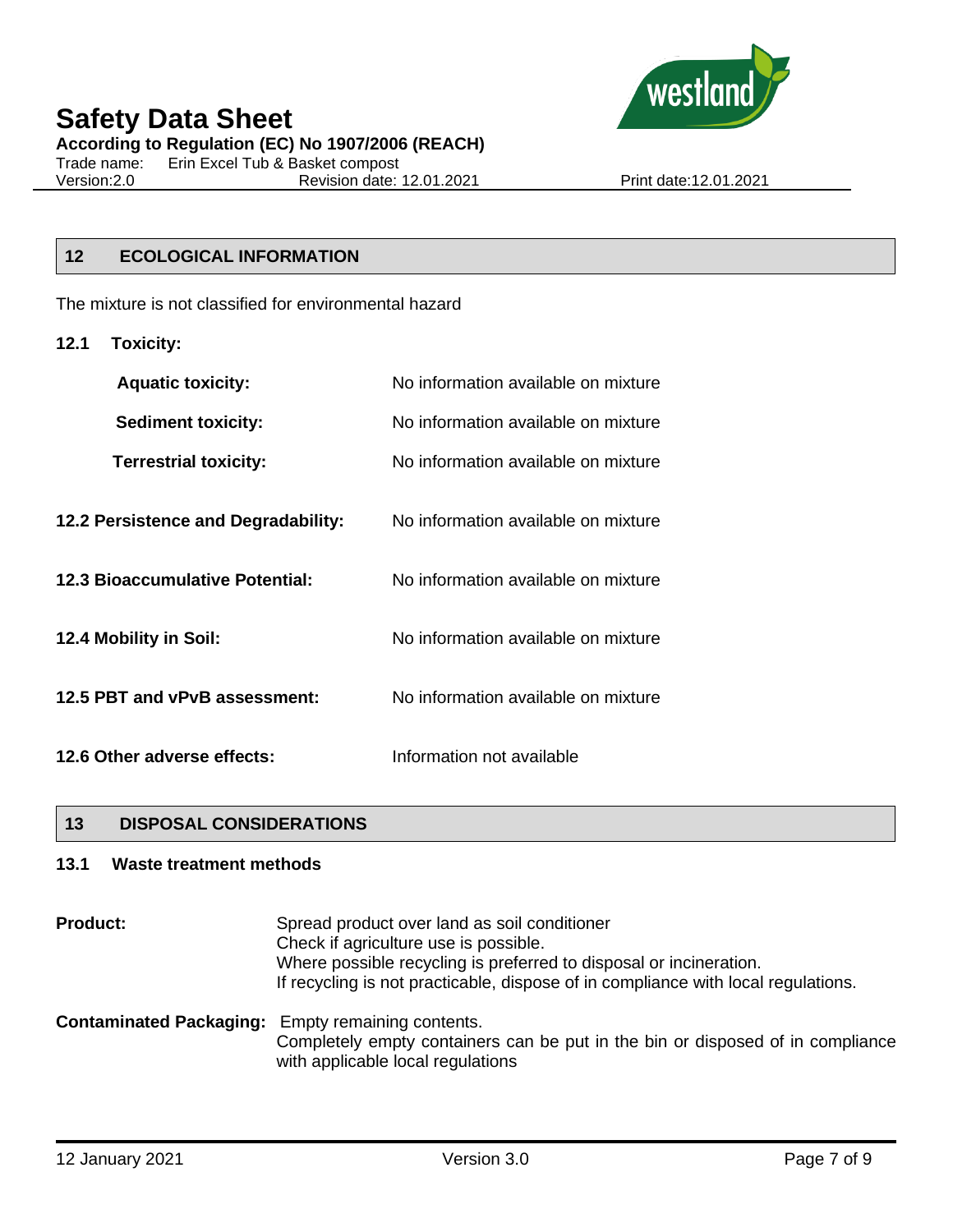

**According to Regulation (EC) No 1907/2006 (REACH)**

Trade name: Erin Excel Tub & Basket compost

Version:2.0 Revision date: 12.01.2021 Print date:12.01.2021

# **14 TRANSPORT INFORMATION**

|                         | <b>Land transport</b><br>(ADR/RID) | <b>Inland waterway</b><br>transport (ADN) | Sea transport<br>(IMDG) | Air transport<br>(ICAO-TI / IATA-<br>DGR) |
|-------------------------|------------------------------------|-------------------------------------------|-------------------------|-------------------------------------------|
| 14.1 UN No.             | Not dangerous                      | Not dangerous                             | Not dangerous           | Not dangerous                             |
|                         | goods                              | goods                                     | goods                   | goods                                     |
| 14.2 UN Proper shipping | Not dangerous                      | Not dangerous                             | Not dangerous           | Not dangerous                             |
| name                    | goods                              | goods                                     | goods                   | goods                                     |
| 14.3 Transport hazard   | Not dangerous                      | Not dangerous                             | Not dangerous           | Not dangerous                             |
| class(es)               | goods                              | goods                                     | goods                   | goods                                     |
| Hazard label(s)         | Not dangerous                      | Not dangerous                             | Not dangerous           | Not dangerous                             |
|                         | goods                              | goods                                     | goods                   | goods                                     |
| Packing group           | Not dangerous                      | Not dangerous                             | Not dangerous           | Not dangerous                             |
| 14.4                    | goods                              | goods                                     | goods                   | goods                                     |
| 14.5 Environmental      | Not dangerous                      | Not dangerous                             | Not dangerous           | Not dangerous                             |
| hazards                 | goods                              | goods                                     | goods                   | goods                                     |

# **14.6 Special precautions for user:** None

# **14.7 Transport in bulk according to Annex II of MARPOL 73/78 and the IBC Code**

**Additional information:** None

# **15 REGULATORY INFORMATION**

# **15.1 Safety, health and environmental regulations/legislation specific for the substance of mixture:**

**15.1.1** This mixture is classified in accordance with Directive and Regulation 1272/2008.

**15.2 Chemical Safety Assessment:** A Chemical Safety Assessment has not been undertaken for this mixture